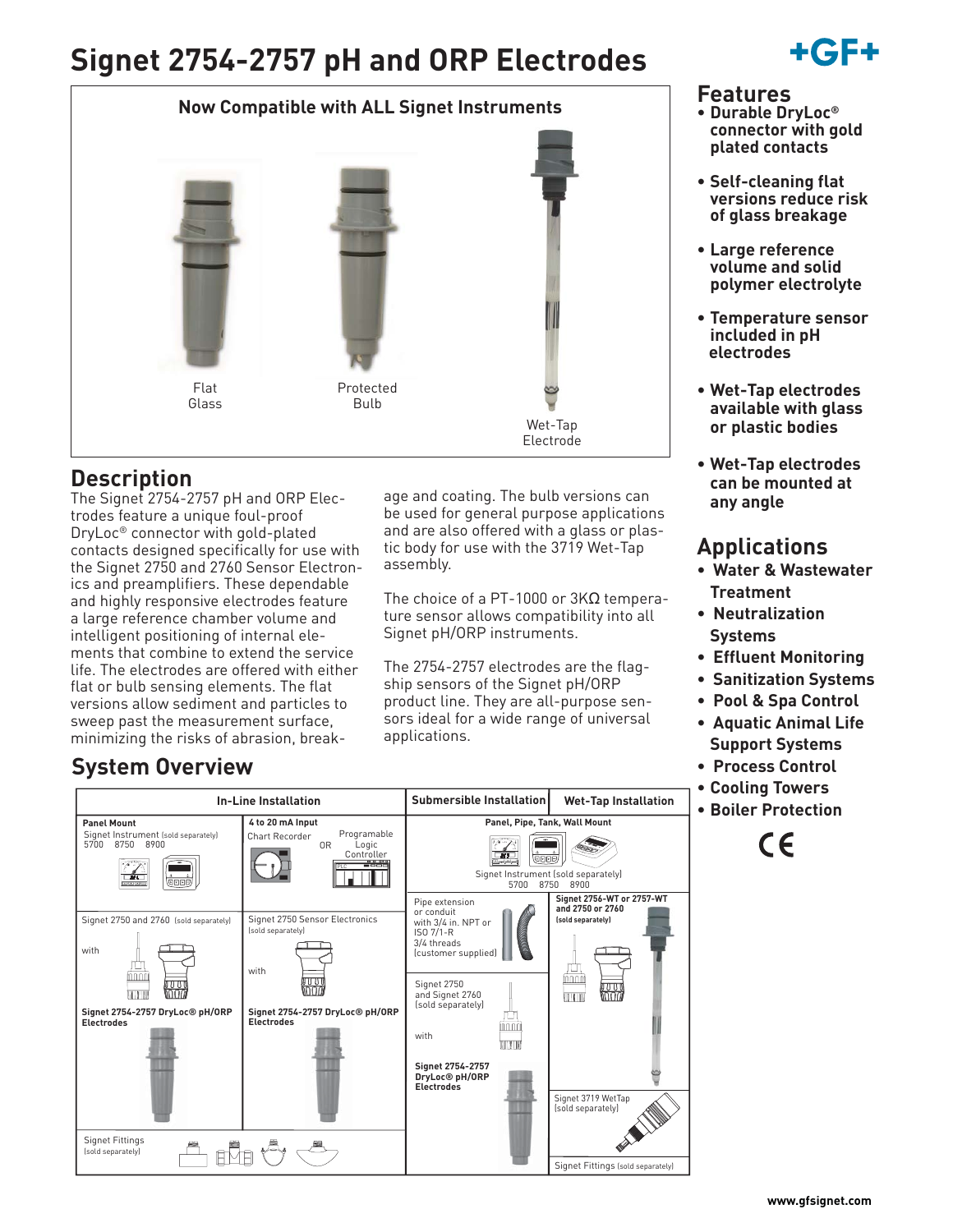# **+GF+**<br>Compatibility Matrix

|            |           | <b>Compatible Signet Instruments</b> |                  |                |                       |                                |                                                                 |
|------------|-----------|--------------------------------------|------------------|----------------|-----------------------|--------------------------------|-----------------------------------------------------------------|
|            |           |                                      |                  |                |                       | <b>Other Mfr's Instru-</b>     | <b>Other Mfr's Instruments</b>                                  |
|            |           | 5700                                 | 8750             | 8900           | <b>PLC</b>            | ments with internal            | requiring external pre-                                         |
|            |           |                                      |                  |                |                       | preamplifiers*                 | amplified signals**                                             |
|            | 2754      |                                      |                  | 2750 w/digital | 2750 w/4 to 20        | $2760-3, -4, -31$ , or         | 2760-1, -2, -11, or -21                                         |
|            |           |                                      |                  | output         | mA output             | -41                            |                                                                 |
|            | 2754-HF   |                                      |                  | 2750 w/digital | 2750 w/4 to 20        | $2760-3, -4, -31,$ or          | 2760-1, -2, -11, or -21                                         |
|            |           |                                      |                  | output         | mA output             | -41                            |                                                                 |
|            | 2755      | $\overline{2760}$ -1, -2,            | $2760 - 1, -2,$  | 2750 w/digital | 2750 w/4 to 20        | $2760-3, -4, -31,$ or          | 2760-1, -2, -11, or -21                                         |
|            |           | $-11$ , or $-21$                     | $-11$ , or $-21$ | output         | mA output             | $-41$                          |                                                                 |
|            | 2756      |                                      |                  | 2750 w/digital | 2750 w/4 to 20        | $2760-3, -4, -31,$ or<br>-41   | 2760-1, -2, -11, or -21                                         |
|            |           |                                      |                  | output         | mA output             |                                |                                                                 |
|            | 2756-DI   |                                      |                  | 2750 w/digital | 2750 w/4 to 20        | $2760-3, -4, -31,$ or          | 2760-1, -2, -11, or -21                                         |
|            |           |                                      |                  | output         | mA output             | -41                            |                                                                 |
|            | 2756-WT   |                                      |                  | 2750 w/digital | 2750 w/4 to 20        | 2760-31 or -41                 | 2760-11 or -21<br>2760-11 or -21                                |
|            |           |                                      |                  | output         | mA output             |                                |                                                                 |
|            | 2756-WTP  |                                      |                  | 2750 w/digital | 2750 w/4 to 20        | 2760-31 or -41                 |                                                                 |
| Electrodes |           |                                      |                  | output         | mA output             |                                |                                                                 |
|            | 2757      | $2760 - 1, -2,$                      | $2760 - 1, -2,$  | 2750 w/digital | 2750 w/4 to 20        | 2760-3, -4, -31, or            | $2760 - 1$ , $-2$ , $-11$ , or $-21$                            |
|            |           | $-11$ , or $-21$                     | $-11$ , or $-21$ | output         | mA output             | $-41$                          |                                                                 |
|            | 2757-WT   | 2760-11, or                          | 2760-11, or      | 2750 w/digital | 2750 w/4 to 20        | 2760-31 or -41                 | 2760-11 or -21                                                  |
| Compatible |           | $-21$                                | $-21$            | output         | mA output             |                                |                                                                 |
|            | 2757-WTP  | 2760-11, or                          | $2760 - 11$ , or | 2750 w/digital | 2750 w/4 to 20        | 2760-31 or -41                 | 2760-11 or -21                                                  |
|            |           | $-21$                                | $-21$            | output         | mA output             |                                |                                                                 |
|            | 2754-1    | $2760 - 1, -2,$                      | $2760-1, -2,$    |                | 2750 w/4 to 20        | 2760-3, -4, -31, or<br>$-41$   | 2760-1, -2, -11, or -21                                         |
|            |           | $-11$ , or $-21$                     | $-11$ , or $-21$ |                | mA output             |                                |                                                                 |
|            | 2754-HF-1 | $2760 - 1, -2,$                      | $2760 - 1, -2,$  |                | 2750 w/4 to 20        | $2760-3, -4, -31,$ or<br>-41   | 2760-1, -2, -11, or -21                                         |
|            |           | $-11$ , or $-21$                     | $-11$ , or $-21$ |                | mA output             |                                |                                                                 |
|            | 2756-1    | $2760 - 1, -2,$                      | $2760 - 1, -2,$  |                | 2750 w/4 to 20        | $2760-3, -4, -31,$ or<br>-41   | $2760 - 1$ , $-2$ , $-11$ , or $-21$<br>2760-1, -2, -11, or -21 |
|            |           | $-11$ , or $-21$                     | $-11$ , or $-21$ |                | mA output             |                                |                                                                 |
|            | 2756-DI-1 | $2760 - 1, -2,$                      | $2760 - 1, -2,$  |                | 2750 w/4 to 20        | $2760-3, -4, -31,$ or<br>$-41$ |                                                                 |
|            |           | $-11$ , or $-21$                     | $-11$ , or $-21$ |                | mA output             |                                |                                                                 |
|            | 2756-     | 2760-11, or                          | 2760-11, or      |                | $2750 - 1$ , $-2 w/4$ | 2760-31 or -41                 | 2760-11, or -21                                                 |
|            | $WT-1$    | $-21$                                | $-21$            |                | to 20 mA output       |                                |                                                                 |
|            | 2756-     | 2760-11, or                          | 2760-11, or      |                | $2750 - 1$ , $-2 w/4$ | 2760-31 or -41                 | 2760-11, or -21                                                 |
|            | WTP-1     | $-21$                                | $-21$            |                | to 20 mA output       |                                |                                                                 |

\*Must have internal preamplifier in instrument

\*\*Must use sensor with compatible temperature element; contact technical service for questions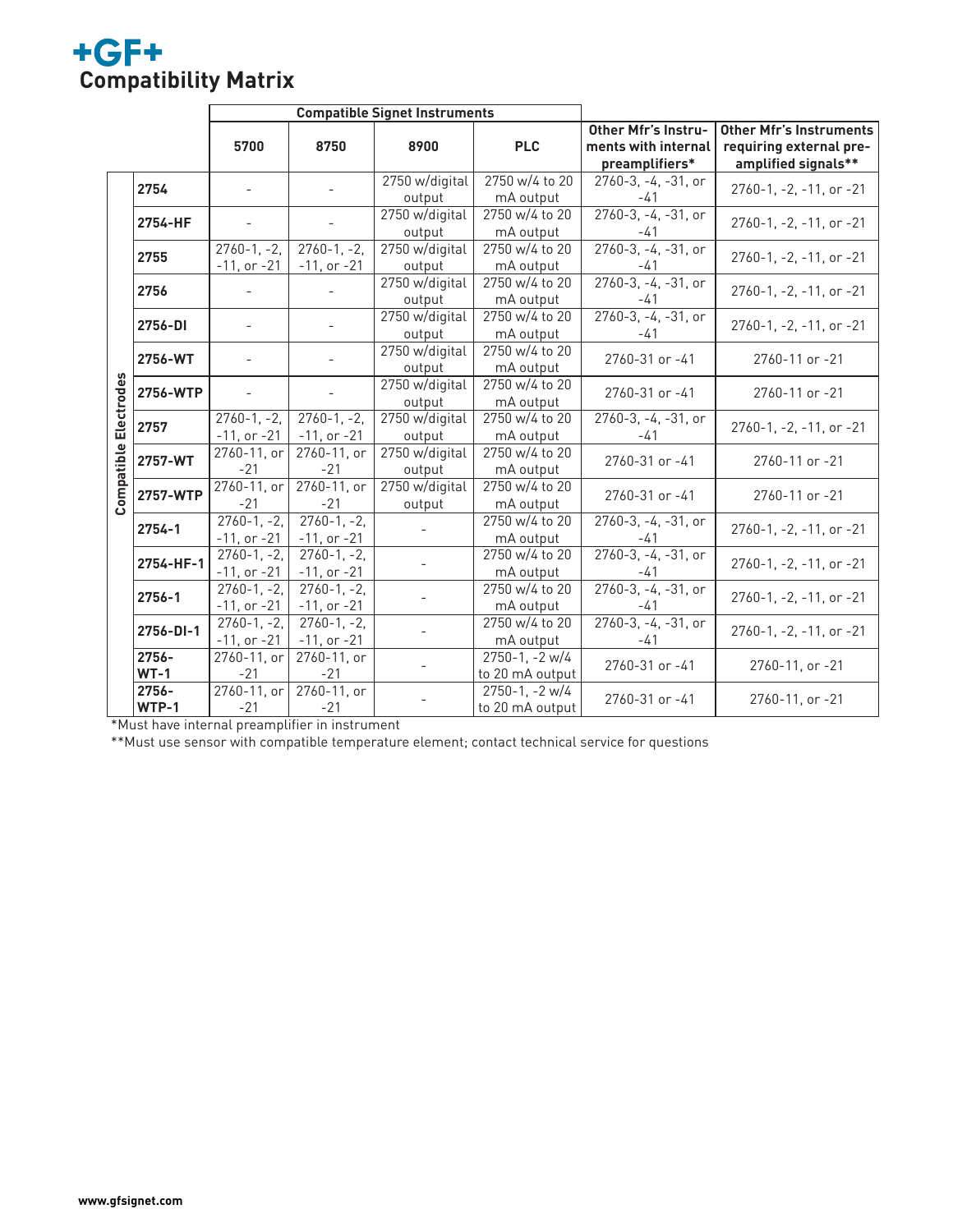

# **Dimensions**

**3-2754 Flat pH 3-2755 Flat ORP**



## **3-2756 Bulb pH 3-2757 Bulb ORP**



#### **3-2756 Wet-Tap pH 3-2757 Wet-Tap ORP**



## **Specifications 2754 thru 2757 pH/ORP Electrodes General**

Compatibility:

 Signet 2750 and/or 2760 Sensor **Electronics** 

Primary Functions:

- 2754 and 2755: Flat surface resists fouling
- 2756 and 2757: Bulb surface for general use
- 2754-HF: Extended use in applications with trace hydrofluoric acid (<2%)
- 2756-DI: Extended use in pure water  $($  < 100  $\mu$ S)

Operating Range:

- 2754, 2756, 2756-DI : 0 to 14 pH 2754-HF: 0 to 12 pH
- 2755, 2757: ± 2,000 mV (ORP)
- Temperature Sensor:
- PT-1000 or 3K Balco for pH; none for ORP
	- Response time,  $t = 140$  secs.  $(2754)$ 
		- 196 secs. (2756)

Reference:

- Electrolyte: Solidified Acrylamide Gel 3.5M KCI
	- 0.1 M KCl (2756-DI only)
- Element: Ag/AgCl
- Efficiency: >97% @ 25°C (77° F)
- pH Response Time: < 5 secs. for 95% of signal change

 (for flat and bulb style electrodes) ORP Response time: Application dependent

## **Wetted Materials:**

- Body: CPVC
- Reference Junctions: Porous UHMW Polyethylene (standard) PTFE (wet-tap)
- Sensing surface: Glass
- O-rings: FPM

#### **Max. Temperature and Pressure Rating** Operating Temperature:

- 2756/2756-DI/2757:
- 0°C to 85°C (32°F to 185°F) • 2754/2755: 10°C to 85°C (50°F to185°F)
- 2754-HF: 0°C to 50°C (32°F to 122°F) Maximum Pressure:
- 6.89 bar @ 0°C to 65°C (100 psi @ 32°F to 149°F)
- 4.00 bar @ 65°C to 85°C (58 psi @ 150°F to 185°F)
- Storage Temp.:
	- > -10°C (15°F) to 30°C (86°F)
- Pipe Size Range:
- 0.5 in. and up: use Signet installation fittings from 0.5 to 4.0 in. (use pipe adapter in pipes over 4 in.) Mounting:
- Pipe mounting with 2750/2760: ≥30° to the horizontal plane
- Submersion with 2750/2760: use 3/4 in. NPT or ISO 7-1/R 3/4 in. Male threaded pipe extension
- **Shipping Weight:** 0.25 kg (0.55 lb)

#### **2756-WT and 2757-WT pH/ORP Wet-Tap Electrodes General**

## Compatibility:

 Signet 3719 Wet-Tap Assembly, 2750 and/or 2760 Sensor Electronics Operating Range:

- pH: 0 to 14 pH
- ORP: Application dependent
- Connector (CPVC): DryLoc®

Temperature Sensor (pH): PT-1000 or 3K Balco for pH; none for ORP Response time, t : 438 secs.

- Reference junctions: Porous PTFE
- Electrolyte: 3.5M KCl
- Elements: Ag/AgCl

Efficiency: > 97% @ 25°C (77°F) Response Time

- pH: < 5s for 95% of signal change
- ORP: Application dependent
- Impedance (pH): < 150 MΩ @ 25°C
- Sodium Ion Error:

< 0.05 pH in 0.1 molar Na+ ion at 12.8 pH

## **Wetted Materials:**

- Body: Glass or PAS (Poly Aryl Sulphone)
- Reference Junctions: Porous PTFE
- Sensing surface: Glass membrane (pH) Platinum (ORP)
- O-rings: FPM
- Connector: CPVC

## **Max. Temperature Rating**

Operating Temperature:

0°C to 85°C (32°F to 185°F)

Storage Temperature: 0°C to 85°C (32°F to 185°F)

Mounting:

 Any angle is acceptable. Use with 3719 wet-tap assembly for mounting electrodes.

## **Shipping Weight:** 0.2 kg (0.4 lbs)

## **Standards and Approvals:**

- CE
- Manufactured under ISO 9001:2000 for Quality and ISO 14001: 2004 for Environmental Management